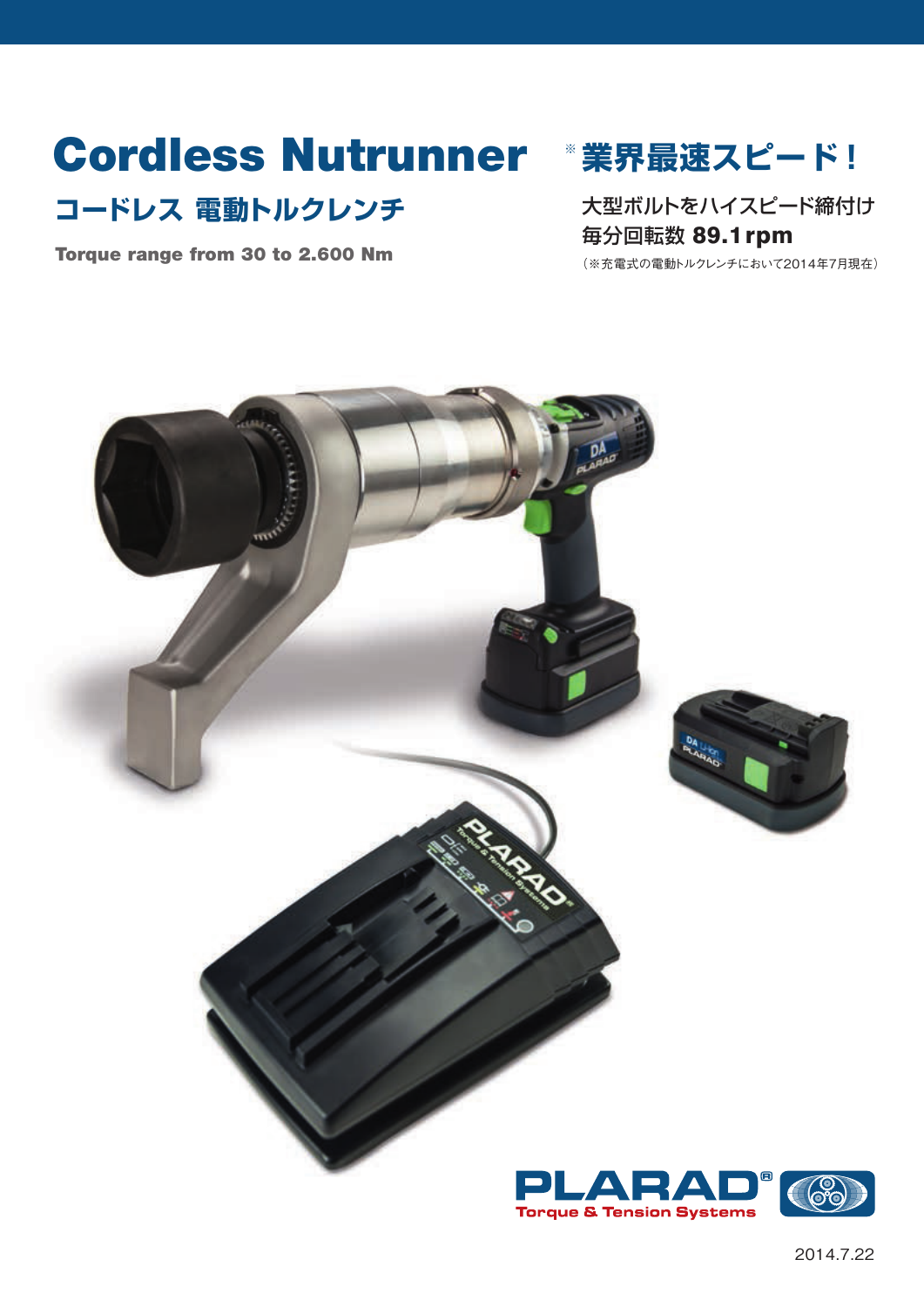

#### コードレス電動トルクレンチ

| 機種名       | 出力トルク        |           | 毎分回転数<br>ギア1/step1 ギア4/step12                               | $\mathsf{A}$ | $\beta$             | $\mathsf{D}$ $\Box$ | E in                                       | 出力軸<br>mm     | 重量     |
|-----------|--------------|-----------|-------------------------------------------------------------|--------------|---------------------|---------------------|--------------------------------------------|---------------|--------|
| PL05ST-CL | 30-500 Nm    |           | 5.9 rpm 89.1 rpm 347 mm 245 mm 82 mm 74 mm 126,5 mm 57,5 mm |              |                     |                     |                                            | $19\square$   | 5,0 kg |
| PL09ST-CL | 50-900 Nm    | $3.5$ rpm | 53.0 rpm                                                    |              |                     |                     | 351 mm 245 mm 82 mm 74 mm 130,5 mm 61,5 mm | $25.4\square$ | 5,1 kg |
| PL11ST-CL | 60-1.050 Nm  |           | 2.0 rpm 29.0 rpm                                            |              |                     |                     | 363 mm 245 mm 82 mm 93 mm 131,5 mm 61,5 mm | $25.4\square$ | 6,1 kg |
| PL26ST-CL | 120-2.600 Nm | $0.8$ rpm | $11.8$ rpm                                                  |              | 410 mm 245 mm 82 mm | 98 mm               | $169.5$ mm $71.5$ mm                       | $25.4\square$ | 7,8 kg |





トルク設定48段階(4ギア12ステップ)

The desired torque is set by toggling the gear steps (1 to 4) and operating the setting potentiometer (steps 1 to 12) at the housing above the handle. Refer to the included torque tables for the necessary set value.

#### 締付繰返し精度±4% (高精度なトルク管理)

The nutrunner can tighten bolts up to 2.600 Nm reaching a repeat accuracy of  $< +/- 4$ %. With this accuracy the nutrunner meets the requirements of EN 1090 for steel industry.

#### **Wide range of accessories**

Various accessories (e.g.: inserts, sockets and reaction arms) are available in standard and also in special design.



### 株式会社 日本プララド

E-Mail : info@plarad.net http://www.plarad.net/

- **〒651-2404** 神戸市西区岩岡町古郷**255-6 TEL 078-967-3556 FAX 078-967-3567** 本 社
- **〒230-0062** 横浜市鶴見区豊岡町**26-10-101 TEL 045-570-5333 FAX 045-585-5656** 関東支社
- 全国拠点 札幌、仙台、埼玉、横浜、大阪、神戸、愛媛、北九州



標準付属:100V 充電器 インスコンスコンスコントリーン 標準付属:バッテリー2個付き

高輝度LEDライト 暗い場所でも作業しやすい 便利なLEDライトを搭載。

LED電池残量表示付き 電池残量が一目で分かり、 ーール、エー<br>充電のタイミングをお知らせします。